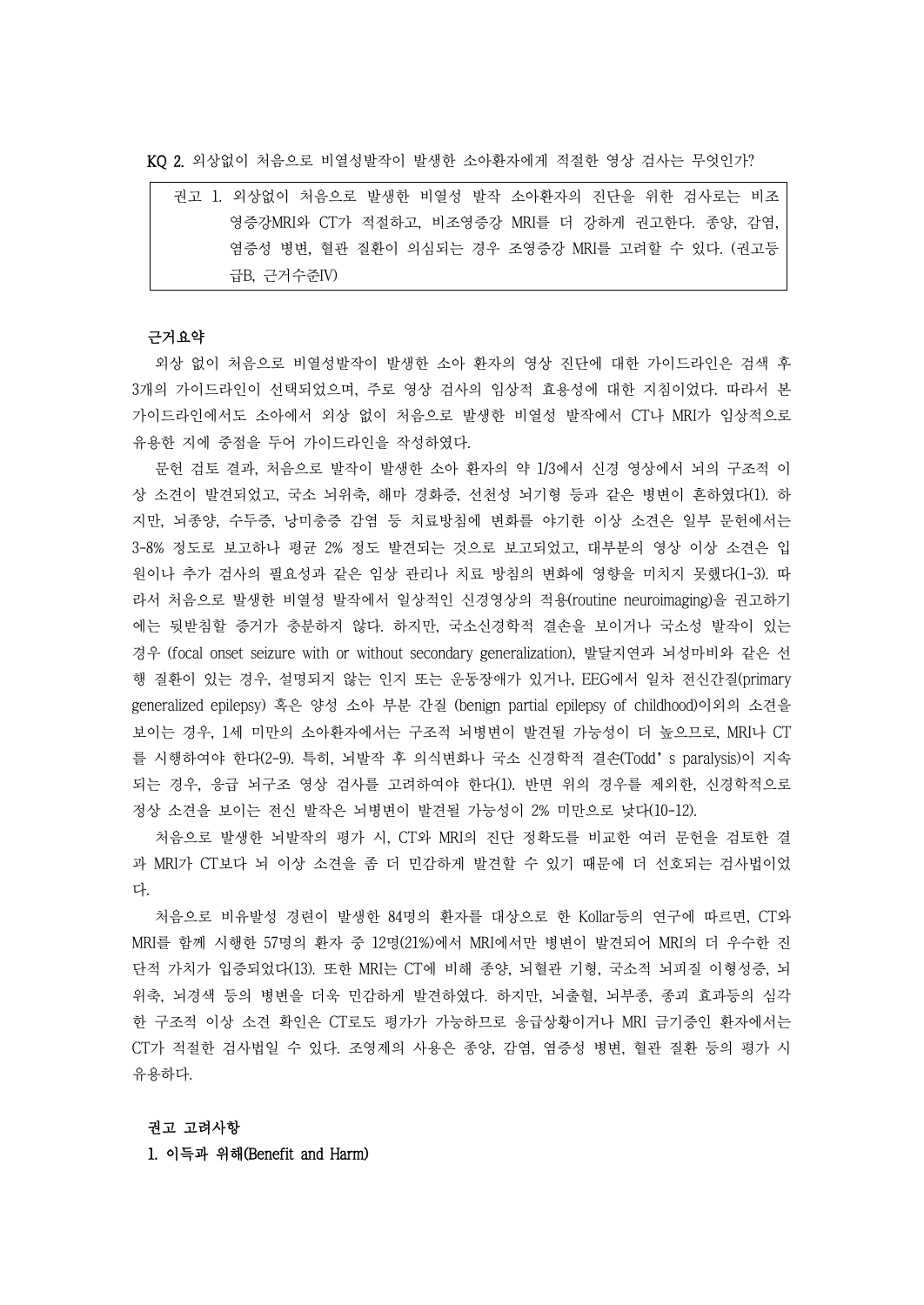외상없이 처음으로 발생한 비열성 발작 소아 환자의 일차 진단 검사로 MRI와 CT 모두 적절하 나, 뇌병변을 좀 더 민감하게 발견할 수 있고 방사선 위해가 없는 MRI가 일차 진단 검사로 더 선호 된다. 그러나 스캔 시간이 길고 환자 진정에 따른 부담이 있기 때문에, 임상적으로 심각한 구조적 이상이 의심되는 응급 상황에서는 사용이 제한적일 수 있다. CT는 검사 시간이 짧은 장점이 있으 나, MRI보다 진단의 정확도가 낮고 방사선 노출의 위해가 있으므로, 응급상황이나 MRI 적용 금기증 등의 임상 상황을 고려하여 적용하여야 한다.

## 2. 국내 수용성과 적용성(Acceptability and Applicability)

검색된 진료지침의 국내 수용성과 적용성은 평가결과 큰 무리가 없는 것으로 판단되었다. 수용 성과 적용성 평가표는 부록2에 제시되었다.

## 3. 검사별 방사선량

방사선량은 본문 P.1에 제시되었다.

#### 참고문헌

1. Hirtz, D., et al., Practice parameter: evaluating a first nonfebrile seizure in children: report of the quality standards subcommittee of the American Academy of Neurology, The Child Neurology Society, and The American Epilepsy Society. Neurology, 2000. 55(5): p. 616-23.

2. Harden, C.L., et al., Reassessment: neuroimaging in the emergency patient presenting with seizure (an evidence-based review): report of the Therapeutics and Technology Assessment Subcommittee of the American Academy of Neurology. Neurology, 2007. 69(18): p. 1772-80.

3. Sharma, S., et al., The role of emergent neuroimaging in children with new-onset afebrile seizures. Pediatrics, 2003. 111(1): p. 1-5.

4. Garvey, M.A., et al., Emergency brain computed tomography in children with seizures: who is most likely to benefit? J Pediatr, 1998. 133(5): p. 664-9.

5. Jan, M., et al., Convulsive status epilepticus in children with intractable epilepsy is frequently focal in origin. Can J Neurol Sci, 2002. 29(1): p. 65-7.

6. Ibrahim, K. and R. Appleton, Seizures as the presenting symptom of brain tumours in children. Seizure, 2004. 13(2): p. 108-12.

7. Maytal, J., et al., The role of brain computed tomography in evaluating children with new onset of seizures in the emergency department. Epilepsia, 2000. 41(8): p. 950-4.

8. Hart, Y.M., et al., National General Practice Study of Epilepsy: recurrence after a first seizure Lancet, 1990. 336(8726): p. 1271-4.

9. Russo, L.S., Jr. and K.H. Goldstein, The diagnostic assessment of single seizures. Is cranial computed tomography necessary? Arch Neurol, 1983. 40(12): p. 744-6.

10. Hauser, W.A., J.F. Annegers, and L.T. Kurland, Incidence of epilepsy and unprovoked seizures in Rochester, Minnesota: 1935-1984. Epilepsia, 1993. 34(3): p. 453-68.

11. Young, A.C., et al., Is routine computerised axial tomography in epilepsy worth while?